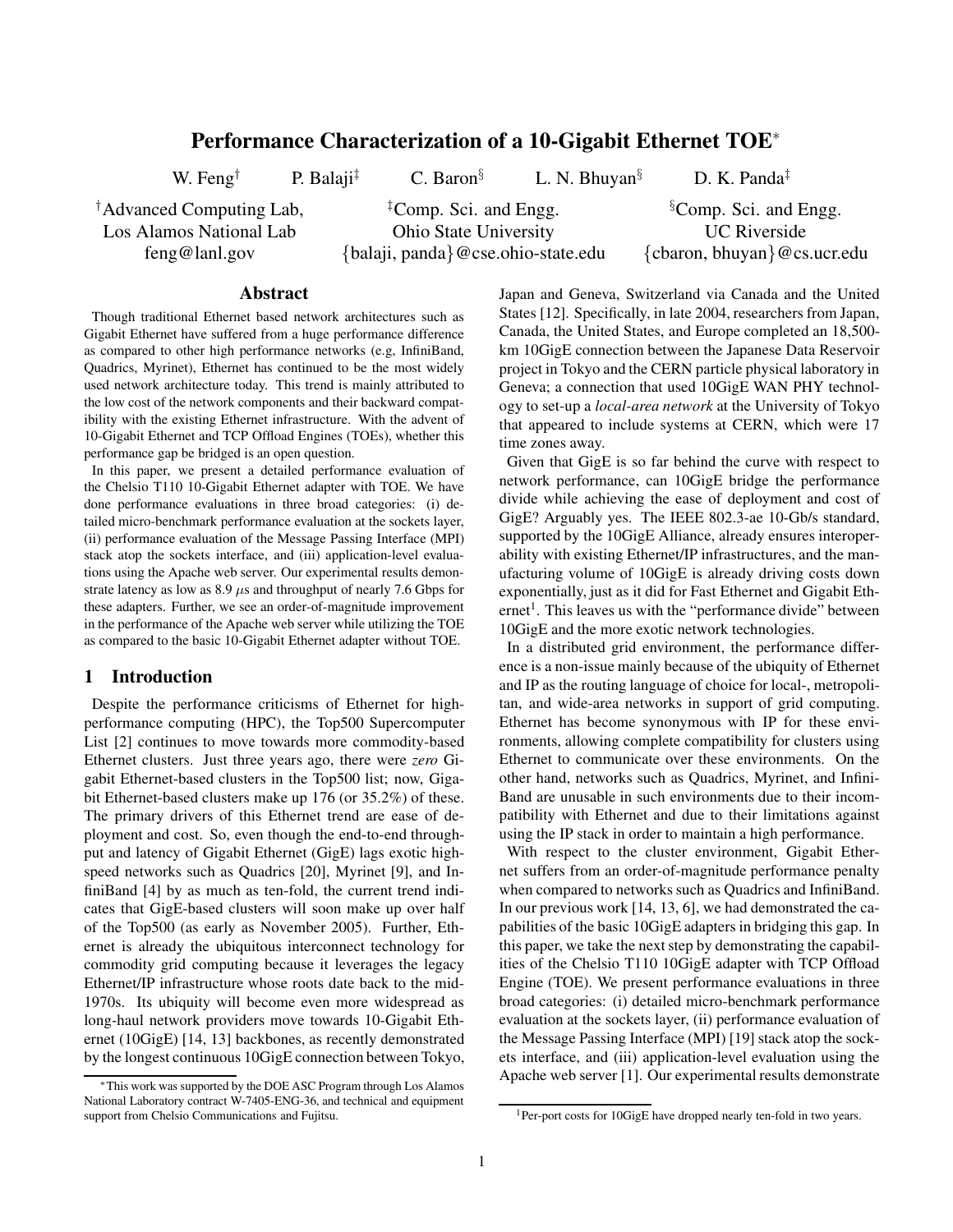

**Figure 1. TCP Offload Engines**

latency as low as  $8.9 \mu s$  and throughput of nearly 7.6 Gbps for these adapters. Further, we see an order-of-magnitude improvement in the performance of the Apache web server while utilizing the TOE as compared to a 10GigE adapter without TOE.

## **2 Background**

In this section, we briefly discuss the TOE architecture and provide an overview of the Chelsio T110 10GigE adapter.

#### **2.1 Overview of TCP Offload Engines (TOEs)**

The processing of traditional protocols such as TCP/IP and UDP/IP is accomplished by software running on the central processor, CPU or microprocessor, of the server. As network connections scale beyond GigE speeds, the CPU becomes burdened with the large amount of protocol processing required. Resource-intensive memory copies, checksum computation, interrupts, and reassembling of out-of-order packets put a tremendous amount of load on the host CPU. In highspeed networks, the CPU has to dedicate more processing to handle the network traffic than to the applications it is running. TCP Offload Engines (TOEs) are emerging as a solution to limit the processing required by CPUs for networking.

The basic idea of a TOE is to offload the processing of protocols from the host processor to the hardware on the adapter or in the system (Figure 1). A TOE can be implemented with a network processor and firmware, specialized ASICs, or a combination of both. Most TOE implementations available in the market concentrate on offloading the TCP and IP processing, while a few of them focus on other protocols such as UDP/IP.

As a precursor to complete protocol offloading, some operating systems started incorporating support for features to offload some compute-intensive features from the host to the underlying adapter, e.g., TCP/UDP and IP checksum offload. But as Ethernet speeds increased beyond 100 Mbps, the need for further protocol processing offload became a clear requirement. Some GigE adapters complemented this requirement by offloading TCP/IP and UDP/IP segmentation or even the whole protocol stack onto the network adapter [15, 11].

## **2.2 Chelsio 10-Gigabit Ethernet TOE**

The Chelsio T110 is a PCI-X network adapter capable of supporting full TCP/IP offloading from a host system at line



**Figure 2. Chelsio T110 Adapter Architecture**

speeds of 10 Gbps. The adapter consists of multiple components: the Terminator which provides the basis for offloading, separate memory systems each designed for holding particular types of data, and a MAC and XPAC Optical Transceiver for physically transferring data over the line. An overview of the T110's architecture can be seen in Figure 2.

Context (CM) and Packet (PM) memory are available onboard as well as a 64 KB EEPROM. A 4.5 MB TCAM is used to store a Layer 3 routing table and can filter out invalid segments for non-offloaded connections. The T110 is a Terminator ASIC, which is the core of the offload engine, capable of handling 64,000 connections at once, with a setup and tear-down rate of about 3 million connections per second.

**Memory Layout:** Two types of on-board memory are available to the Terminator. 256 MB of EFF FCRAM Context Memory stores TCP state information for each offloaded and protected non-offloaded connection as well as a Layer 3 routing table and its associated structures. Each connection uses 128 bytes of memory to store state information in a TCP Control Block. For payload (packets), standard ECC SDRAM (PC2700) can be used, ranging from 128 MB to 4 GB.

**Terminator Core:** The Terminator sits between a systems host and its Ethernet interface. When offloading a TCP/IP connection, it can handle such tasks as connection management, checksums, route lookup from the TCAM, congestion control, and most other TCP/IP processing. When offloading is not desired, a connection can be tunneled directly to the host's TCP/IP stack. In most cases, the PCI-X interface is used to send both data and control messages between the host, but an SPI-4.2 interface can be used to pass data to and from a network processor (NPU) for further processing.

### **3 Interfacing with the TOE**

Since the Linux kernel does not currently support TCP Offload Engines (TOEs), there are various approaches researchers have taken in order to allow applications to interface with TOEs. The two predominant approaches are High Performance Sockets (HPS) [21, 17, 18, 7, 8, 5, 16] and TCP Stack Override. The Chelsio T110 adapter uses the latter approach.

In this approach, the kernel-based sockets layer is retained and used by the applications. However, the TCP/IP stack is overridden, and the data is pushed directly to the offloaded protocol stack, bypassing the host TCP/IP stack implementation. One of Chelsio's goals in constructing a TOE was to keep it from being too invasive to the current structure of the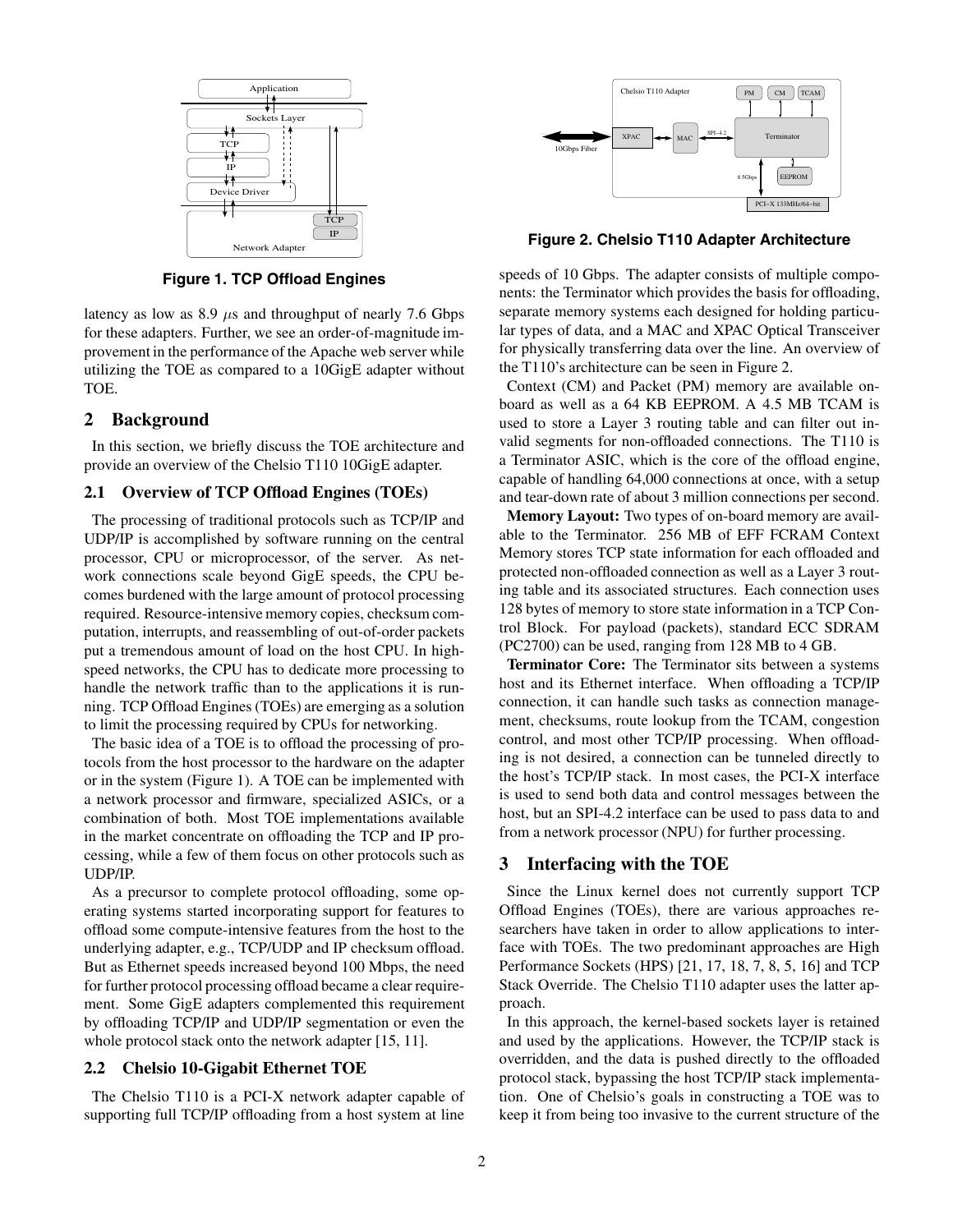system. By adding kernel hooks inside the TCP/IP stack and avoiding actual code changes, the current TCP/IP stack remains usable for all other network interfaces, including loopback.

The architecture used by Chelsio essentially has two software components: the TCP Offload Module and the Offload driver.

**TCP Offload Module:** As mentioned earlier, the Linux operating system lacks support for TOE devices. Chelsio provides a framework of a TCP offload module (TOM) and a thin layer known as the *toedev* which decides whether a connection needs to be handed over to the TOM or to the traditional host-based TCP/IP stack. The TOM can be thought of as the upper layer of the TOE stack. It is responsible for implementing portions of TCP processing that cannot be done on the TOE (e.g., TCP TIME WAIT processing). The state of all offloaded connections is also maintained by the TOM. Not all of the Linux network API calls (e.g., tcp sendmsg, tcp recvmsg) are compatible with offloading to the TOE. Such a requirement would result in extensive changes in the TCP/IP stack. To avoid this, the TOM implements its own subset of the transport layer API. TCP connections that are offloaded have certain function pointers redirected to the TOM's functions. Thus, non-offloaded connections can continue through the network stack normally.

**Offload Driver:** The offload driver is the lower layer of the TOE stack. It is directly responsible for manipulating the Terminator and its associated resources. TOEs have a many-toone relationship with a TOM. A TOM can support multiple TOEs as long as it provides all functionality required by each. Each TOE can only be assigned one TOM. More than one driver may be associated with a single TOE device. If a TOE wishes to act as a normal Ethernet device (capable of only inputting/outputting Layer 2 level packets), a separate device driver may be required.

## **4 Experimental Evaluation**

In this section, we evaluate the performance achieved by the Chelsio T110 10GigE adapter with TOE. In Section 4.1, we perform evaluations on the native sockets layer; in Section 4.2, we perform evaluations of the Message Passing Interface (MPI) stack atop the sockets interface; and in Section 4.3, we evaluate the Apache web server as an end application.

We used two clusters for the experimental evaluation. **Cluster 1** consists of two Opteron 248 nodes, each with a 2.2- GHz CPU along with 1 GB of 400-MHz DDR SDRAM and 1 MB of L2-Cache. These nodes are connected back-to-back with Chelsio T110 10GigE adapters with TOEs. **Cluster 2** consists of four Opteron 846 nodes, each with four 2.0-GHz CPUs (quad systems) along with 4 GB of 333-MHz DDR SDRAM and 1 MB of L2-Cache. It is connected with similar network adapters (Chelsio T110 10GigE-based TOEs) but via a 12-port Fujitsu XG1200 10GigE switch (with a latency of approximately 450 ns and capable of up to 240 Gbps of aggregate throughput). The experiments on both the clusters were performed with the SuSE Linux distribution installed with kernel.org kernel 2.6.6 (patched with Chelsio TCP Offload modules). In general, we have used Cluster 1 for all experiments requiring only two nodes and Cluster 2 for all experiments requiring more nodes. We will be pointing out the cluster used for each experiment throughout this section.

For optimizing the performance of the network adapters, we have modified several settings on the hardware as well as the software systems, e.g., (i) increased PCI burst size to 2 KB, (ii) increased send and receive socket buffer sizes to 512 KB each, and (iii) increased window size to 10 MB. Detailed descriptions about these optimizations and their impacts can be found in our previous work [14, 13, 6].

## **4.1 Sockets-level Evaluation**

In this section, we evaluate the performance of the native sockets layer atop the TOEs as compared to the native hostbased TCP/IP stack. We perform micro-benchmark level evaluations in two sub-categories. First, we perform evaluations based on a single connection measuring the point-to-point latency and uni-directional throughput together with the CPU utilization. Second, we perform evaluations based on multiple connections using the multi-stream, hot-spot, fan-in and fan-out tests.

## **4.1.1 Single Connection Micro-Benchmarks**

Figures 3 and 4 show the basic single-stream performance of the 10GigE TOE as compared to the traditional host-based TCP/IP stack. All experiments in this section have been performed on Cluster 1 (described in Section 4).

Figure 3a shows that the TCP Offload Engines (TOE) can achieve a point-to-point latency of about 8.9  $\mu$ s as compared to the 10.37  $\mu$ s achievable by the host-based TCP/IP stack (non-TOE); an improvement of about 14.2%. Figure 3b shows the uni-directional throughput achieved by the TOE as compared to the non-TOE. As shown in the figure, the TOE achieves a throughput of up to 7.6 Gbps as compared to the 5 Gbps achievable by the non-TOE stack (improvement of about 52%). Throughput results presented throughout this paper refer to the application data transferred per second and do not include the TCP/IP/Ethernet headers.

Increasing the MTU size of the network adapter to 9 KB (Jumbo frames) improves the performance of the non-TOE stack to 7.2 Gbps (Figure 4b). There is no additional improvement for the TOE due to the way it handles the message transmission. For the TOE, the device driver hands over large message chunks (16 KB) to be sent out. The actual segmentation of the message chunk to MTU-sized frames is carried out by the network adapter. Thus, the TOE shields the host from the overheads associated with smaller MTU sizes. On the other hand, for the host-based TCP/IP stack (non-TOE), an MTU of 1500 bytes results in more segments and correspondingly more interrupts to be handled for every message causing a lower performance as compared to Jumbo frames.

We also show the CPU utilization for the different stacks. For TOE, the CPU remains close to 35% for large messages. However, for the non-TOE, the CPU utilization increases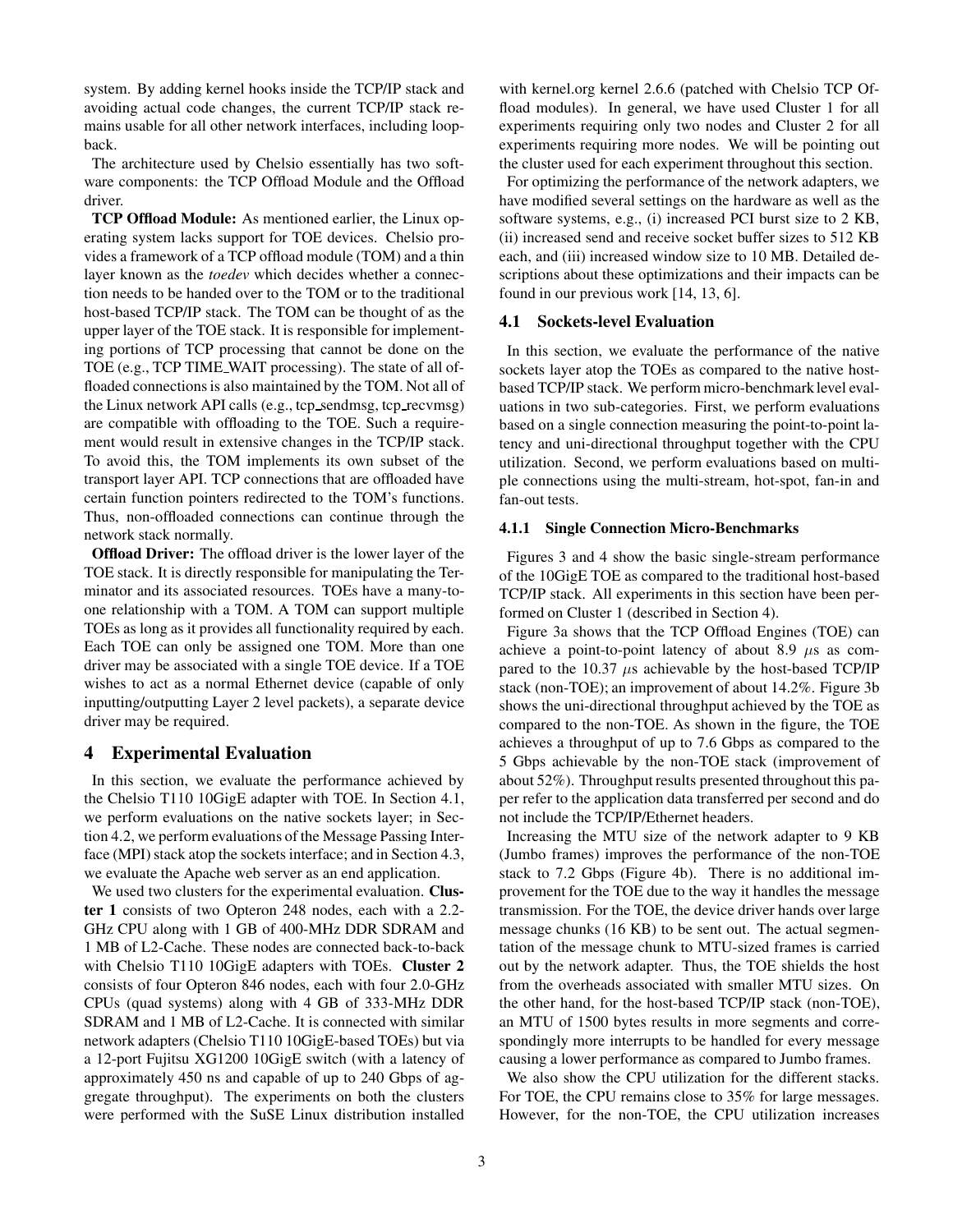

**Figure 3. Sockets-level Micro-Benchmarks (MTU 1500): (a) Latency and (b) Throughput**



**Figure 4. Sockets-level Micro-Benchmarks (MTU 9000): (a) Latency and (b) Throughput**

slightly on using jumbo frames. To understand this behavior, we reiterate on the implementation of these stacks. When the application calls a write() call, the host CPU copies the data into the socket buffer. If there is no space in the socket buffer, the CPU waits for the network adapter to complete sending out the existing data and creating space for the new data to be copied. Once the data is copied, the underlying TCP/IP stack handles the actual data transmission. Now, if the network adapter pushes the data out faster, space is created in the socket buffer faster and the host CPU spends a larger fraction of its time in copying data to the socket buffer than waiting for space to be created in the socket buffer. Thus, in general when the performance increases, we expect the host CPU to be spending a larger fraction of time copying data and burning CPU cycles. However, the usage of Jumbo frames reduces the CPU overhead for the host-based TCP/IP stack due to reduced number of interrupts. With these two conditions, on the whole, we see about a 10% increase in the CPU usage with Jumbo frames.

### **4.1.2 Multiple Connection Micro-Benchmarks**

Here we evaluate the TOE and non-TOE stacks with microbenchmarks utilizing multiple simultaneous connections. For all experiments in this section, we utilize an MTU of 1500 bytes in order to stick to the standard Ethernet frame size.

**Multi-stream Throughput Test:** Figure 5a shows the aggregate throughput achieved by two nodes (in Cluster 1) performing multiple instances of uni-directional throughput tests. We see that the TOE achieves a throughput of 7.1 to 7.6 Gbps. The non-TOE stack gets saturated at about 4.9 Gbps. These results are similar to the single stream results; thus using multiple simultaneous streams to transfer data does not seem to make much difference.

**Hot-Spot Latency Test:** Figure 5b shows the impact of multiple connections on small message transactions. In this experiment, a number of client nodes perform a point-to-point latency test with the same server forming a hot-spot on the server. We performed this experiment on Cluster 2 with one node acting as a server node and each of the other three 4-processor nodes hosting totally 12 client processes. The clients are alloted in a cyclic manner, so 3 clients refers to 1 client on each node, 6 clients refers to 2 clients on each node and so on. As seen in the figure, both the non-TOE as well as the TOE stacks show similar scalability with increasing number of clients, i.e., the performance difference seen with just one client continues with increasing number of clients. This shows that the look-up time for connection related data-structures is performed efficiently enough on the TOE and does not form a significant bottleneck.

**Fan-out and Fan-in Tests:** With the hot-spot test, we have shown that the lookup time for connection related datastructures is quite efficient on the TOE. However, the hot-spot test does not stress the other resources on the network adapter such as management of memory regions for buffering data during transmission and reception. In order to stress such resources, we have designed two other tests namely fan-out and fan-in. In both these tests, one server process carries out uni-directional throughput tests simultaneously with a num-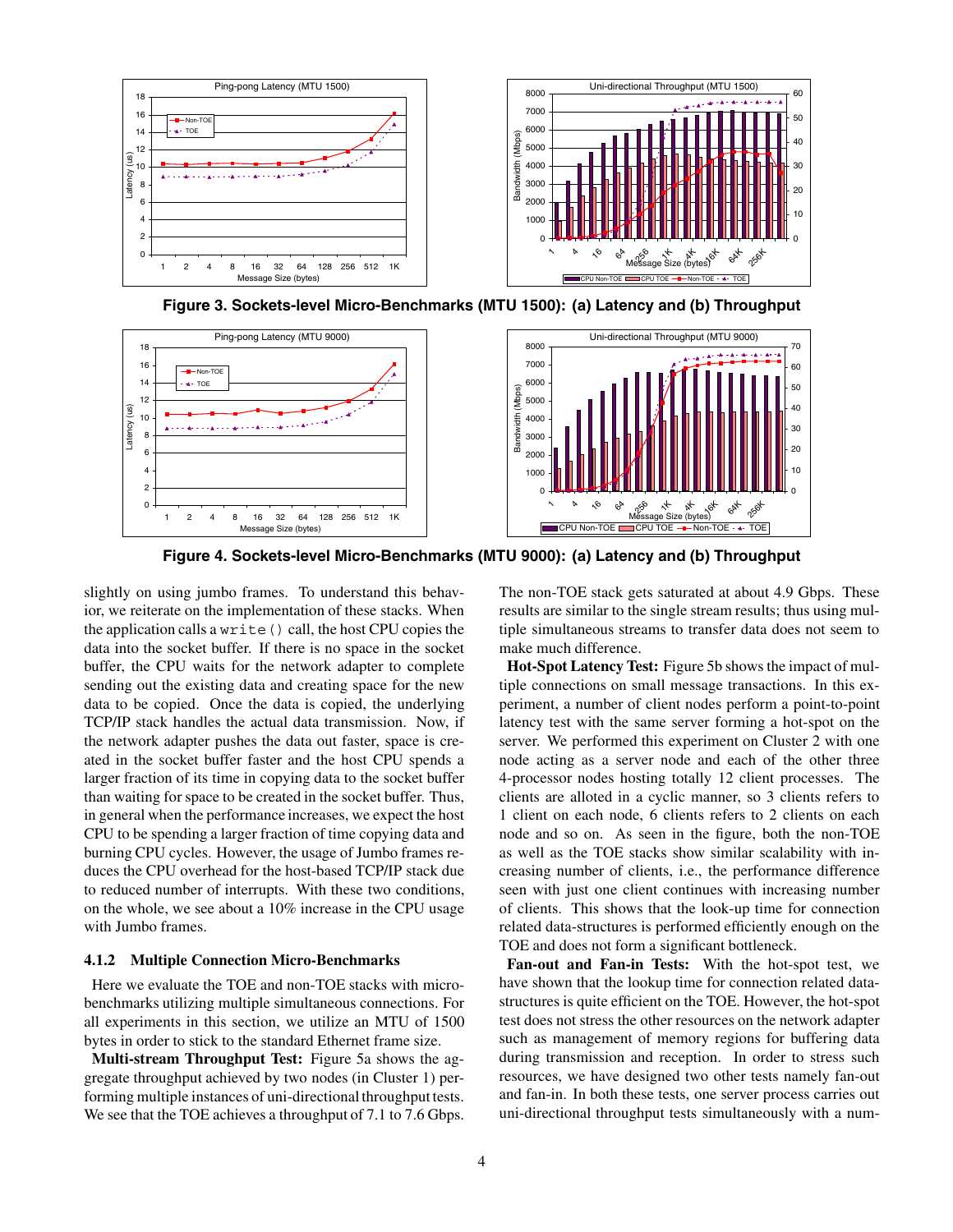



**Figure 5. (a) Multi-stream Throughput and (b) Hot-Spot Latency**



ber of client threads (performed on Cluster 2). The difference being that in a fan-out test the server pushes data to the different clients (stressing the transmission path on the network adapter) and in a fan-in test the clients push data to the server process (stressing the receive path on the network adapter). Figure 6 shows the performance of the TOE stack as compared to the non-TOE stack for both these tests. As seen in the figure, the performance for both the fan-out and the fanin tests is quite consistent with increasing number of clients suggesting an efficient transmission and receive path implementation.

### **4.2 MPI-level Evaluation**

In this section, we evaluate the Message Passing Interface (MPI) stack written using the sockets interface on the TOE and non-TOE stacks. MPI is considered the *de facto* standard programming model for scientific applications; thus this evaluation would allow us to understand the implications of the TOE stack for such applications. We used the LAM [10] implementation of MPI for this evaluation.

Figure 7 illustrates the point-to-point latency and unidirectional throughput achievable with the TOE and non-TOE stacks for an MTU size of 1500 bytes. As shown in Figure 7a, MPI over the TOE stack achieves a latency of about 10.2  $\mu$ s compared to the 12.2  $\mu$ s latency achieved by the non-TOE stack. The increased point-to-point latency of the MPI stack as compared to that of the native sockets layer (8.9  $\mu$ s) is attributed to the overhead of the MPI implementation. Figure 7b shows the uni-directional throughput achieved by the two stacks. TOE achieves a throughput of about 6.9 Gbps as compared to the 3.1 Gbps achieved by the non-TOE stack.

## **4.3 Application-level Evaluation**

In this section, we evaluate the performance of the stacks using a real application, namely the Apache web server. One node is used as a web-server and three nodes to host up to 24 client processes.

In the first experiment (Figure 8a), we use a simulated trace consisting of only one file. Evaluating the stacks with various sizes for this file lets us understand their performance without being diluted by other system parameters. As seen in the figure, the TOE achieves a significantly better performance as compared to the non-TOE especially for large files. In the next experiment (Figure 8b), we build a trace based on the popular Zipf [22] file request distribution. The Zipf distribution states that the probability of requesting the *I th* most popular document is inversely proportional to a constant power  $\alpha$ of *I*. α denotes the temporal locality in the trace (close to *one* represents a high temporal locality). We used the World-Cup trace [3] to associate file sizes with the Zipf pattern; like several other traces, this trace associates small files to be the most popular ones while larger files tend to be less popular. Thus, when the  $\alpha$  value is very close to *one*, a lot of small files tend to be accessed and when the  $\alpha$  value becomes smaller, the requests are more spread out to the larger files as well. Accordingly, the percentage improvement in performance for the TOE seems to be lesser for high  $\alpha$  values as compared to small  $\alpha$  values.